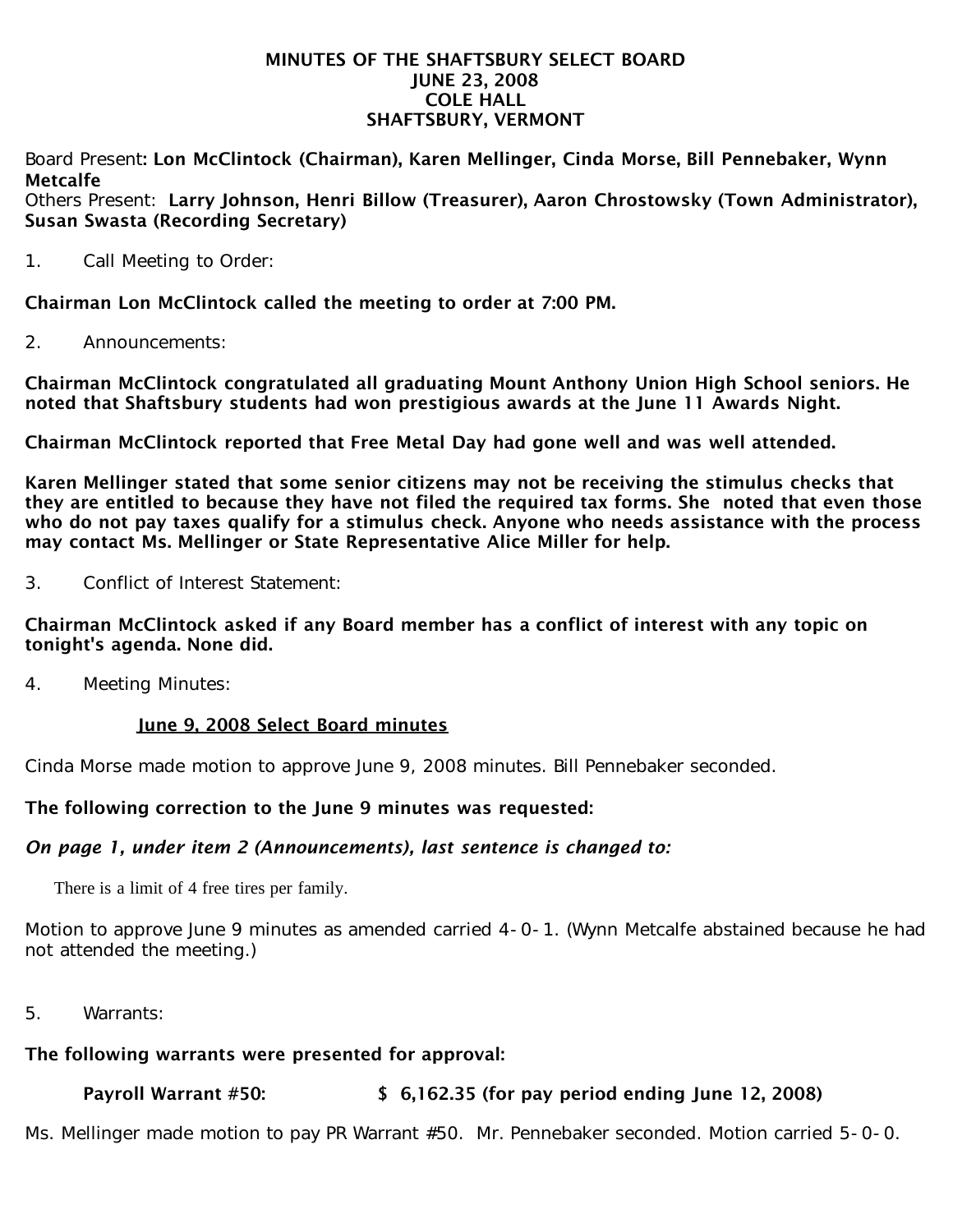#### Payroll Warrant #51: \$ 6,929.01 (for pay period ending June 19, 2008)

Ms. Morse made motion to pay PR Warrant #51. Ms. Mellinger seconded. Motion carried 5-0-0.

# General Warrant AP #50: \$17,225.64 (diesel fuel, sand and gravel, bindery)

Ms. Morse made motion to pay AP Warrant #50. Mr. Pennebaker seconded. Motion carried 5-0-0.

## General Warrant AP #51: \$17,585.76 (diesel fuel, sand, TAM contract)

Ms. Morse made motion to pay AP Warrant #51. Ms. Mellinger seconded.

Ms. Morse asked why there is a sand bill. She thought they were not buying sand. Chairman McClintock replied that the bill is from February.

Ms. Mellinger asked about the US Cellular bill. There was discussion of the fact that there is still a bill from Fairpoint after the Town has switched service to Sovernet. Aaron Chrostowsky explained that this is due to circuits at the fire houses provided by Fair-point that the state police require the Town to maintain for after-hours calls. Sovernet cannot provide these circuits. Ms. Morse and Ms. Mellinger asked that the Sovernet service be reevaluated in light of this, since the Town may not be saving money.

Motion to pay AP Warrant #51 carried 5-0-0.

6. Public Comments:

#### There were no public comments.

7. Budget Update:

Treasurer Henri Billow reported on current expenditures and revenue. She stated that a new \$100,000 current expense note has been taken out, from which the \$25,000 note will be paid on June 27, 2008. This will leave \$75,000 to cover estimated expenses of \$60,184 for the remainder of the fiscal year (minus any revenues received). The \$100,000 note, which carries a 2.75% interest rate, will be paid off on July 8, 2008 by a \$350,000 tax anticipation note that will come due on November 14, 2008. This note will also have a 2.75% interest rate.

Ms. Billow reported that there is \$20,632 in the checking account. About \$40,000 is required to cover Payroll Warrant 51 and AP Warrants 50 and 51. There was discussion of the amount of delinquent taxes anticipated to be brought in by Mert Snow.

Ms. Morse made motion to approve a current expense note of \$100,000 at 2.75% interest per annum. Ms. Mellinger seconded. Motion carried 5-0-0.

Ms. Mellinger made motion to pay off the \$25,000 current expense note out of the new \$100,000 note. Mr. Pennebaker seconded. Motion carried 5-0-0.

Ms. Morse made motion to approve a tax anticipation note of \$350,000 at 2.75% interest per annum, due on November 14, 2008. Ms. Mellinger seconded.

# Ms. Morse noted that the interest on these notes is not included in the budget.

Motion to approve the \$350,000 tax anticipation note carried 5-0-0.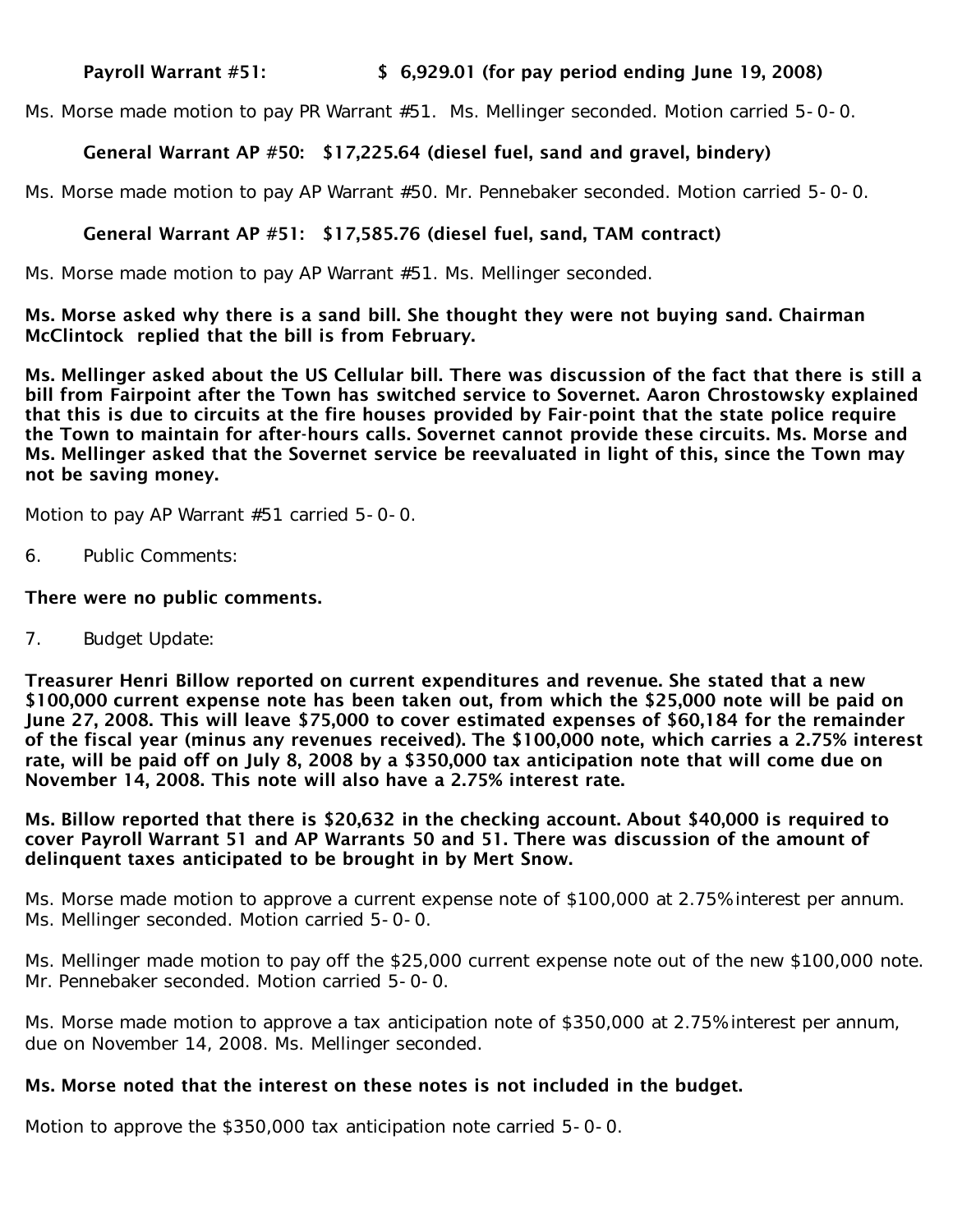There was discussion of the fact that the Town is not receiving the school tax prebate this year. Instead it is going directly to the school. Chairman McClintock stated that this is unfair because the Town takes full responsibility for school funds, whether it collects full taxes or not. Ms. Morse asked if the school could be charged for this, and Chairman McClintock replied that it is something to look at. Mr. Pennebaker said that if the school saves money there should be lower school taxes, but Chairman McClintock said that the school could use the money for something else.

There was discussion of causes of the budget deficit. Ms. Mellinger asked if it is related to delinquent taxes, or adjustments to taxes. Ms. Billow said that the Town also did not bring in all that was expected in revenues. Chairman McClintock stated that the budget should include anticipated delinquent taxes, but Ms. Billow replied that these are not supposed to be budgeted as revenue. Mr. Metcalfe recommended discussing this with a lawyer or accountant. There was discussion of having an expert on municipal budgeting come in for a presentation.

Board members went over budget projections for the remainder of the fiscal year. Ms. Morse asked that the Board receive reports on grant funds in the future so that any negative balances will be caught. Ms. Billow agreed to give the Board balance sheets as well as monthly reports, beginning in July.

Ms. Mellinger noted that all Town departments except the Highway Department were under budget for 2007-2008. Ms. Morse said that the next Town Report should include notes explaining that the budget deficit was not due to departments being over budget.

Mr. Pennebaker distributed graphs that he had made plotting expenditures over time. He noted that this data show that the Town was in trouble by the end of 2007. Mr. Pennebaker said that this procedure can show where problems are developing.

Chairman McClintock said that they need more concrete policies on road crew overtime, sand, and salt. He noted that they are over budget on calcium chloride. There was discussion of the effectiveness of calcium chloride, Ms. Morse and Mr. Metcalfe said that the Road Foreman should not purchase chloride until this is discussed with the Board.

Chairman McClintock asked what the process of dealing with the deficit in next year's budget process will be. He described the three options set forth by the Vermont League of Cities and Towns (VLCT). These are: hold a special meeting and have voters approve a special tax to cover the deficit; have the taxpayers approve a bond; the Select Board takes action if the voters do not approve the other options. Chairman McClintock recommended that they incorporate the deficit into the 2009-2010 budget and look for ways to address it by controlling spending. He said they can't just cover it by raising the tax rate on their own initiative.

Mr. Metcalfe recommended holding public meetings for discussion. Board members discussed ways to save money in next year's budget, and ways to inform the public about the deficit and the strategy for dealing with it. Mr. Chrostowsky said that a public meeting just requires notice in the newspaper, not a special mailing. Chairman McClintock stated that it comes down to paying more or having less services, and that it is the taxpayers' right to choose. He asked Board members to come up with proposals for budget cuts and plans for how and when to inform the public. They will take this up at next week's meeting.

8. Review and Discuss TAM Host Town Agreement:

Trevor Mance and Mary Beth Maguire came to the table for the discussion. Chairman McClintock stated that the Host Town Agreement (HTA) needs to be reviewed due to a change in TAM's permit allowing increased tonnage. There was a discussion of tonnage numbers. Mr. Mance explained the process of asking the state for more tonnage, which he will be doing next spring. He said that the tonnage figures are confusing because the state uses a June 30 year, while the DRB has TAM on an April 5th year.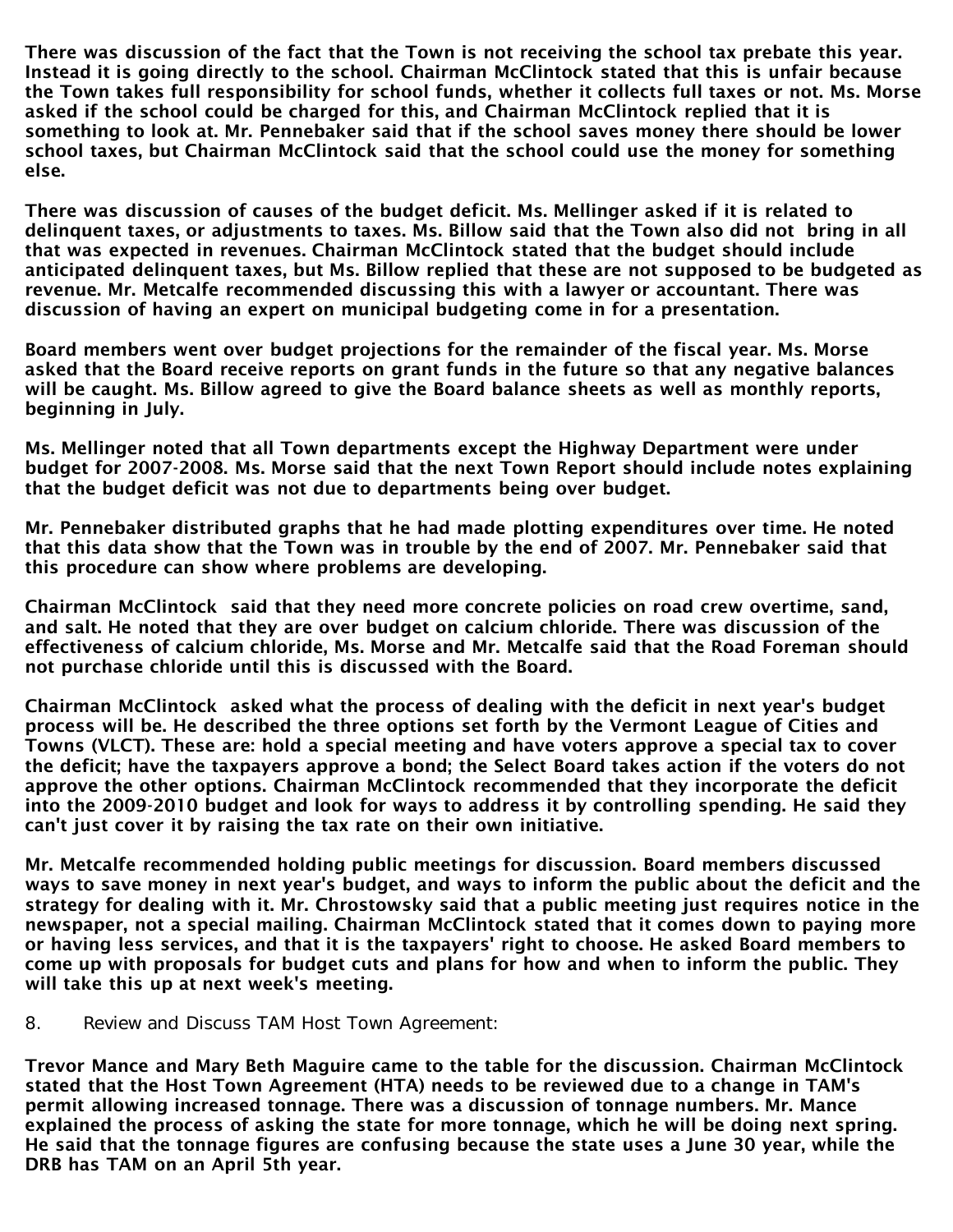Mr. Mance proposes no changes in the HTA except in #5, dealing with litter. They are finding very little litter on the road, so would like to be able to collect it every other month instead of every month. It's especially hard to collect when there is snow. Chairman McClintock said they can possibly come up with language that will permit more flexibility in litter collection.

Chairman McClintock asked if the HTA termination date should be extended to 2013, and Mr. Mance replied that it could be extended. Mr. Chrostowsky asked if the Cost of Business Index applies to the host community fee, and Mr. Mance replied that it does. Ms. Mellinger asked if there are Construction and Demolition trash (C and D) tonnage figures. Mr. Mance replied that C and D is mixed in with the other waste because it all goes to the same place. Mr. Pennebaker asked if Mr. Mance is building a shed, as planned, and he replied that it is being built. Chairman McClintock asked for a motion to discuss the HTA in Executive Session.

Mr. Pennebaker made motion to discuss the TAM Host Town Agreement in Executive Session. Ms. Mellinger seconded. Motion carried 5-0-0.

Mr. Mance stated that they are feeling good about where they are after a year of operation, and are proud of having had no violations. Mr. Pennebaker asked about trucks on North Road. Mr. Mance explained that there are trash pickups on North Road, and it is more dangerous to turn around in a driveway than to use North Road. There was a brief discussion of where the HTA fee goes in the Town budget. Mr. Chrostowsky stated that it goes in the landfill reserve fund, but the Board can decide to use it for whatever it wants.

Motion to discuss the TAM Host Town Agreement in Executive Session carried 5-0-0.

9. Review and Discuss Municipal Transfer Station Contract:

Chairman McClintock stated that the contract renews annually for up to three years, and automatically renews unless someone wants to terminate it. He handed out copies of changes made by Mr. Chrostowsky and Mr. Mance. Mr. Chrostowsky went over the changes.

Ms. Morse suggested changing the language on bulky waste days because all the detail is not needed. Chairman McClintock noted the 8% increase in the fee schedule. Mr. Mance stated that the increase is based on the Cost of Business Index, and that he tried to keep it as fair as possible. It reflects his increased expenses. Mr. Metcalfe noted that the Town will be over budget by about \$3000 on this.

Ms. Mellinger suggested having the same summer and winter transfer station hours, which would eliminate 4:00 to 6:00 PM hours on Tuesdays. Mr. Mance said that this would take \$625 off the fee.

Chairman McClintock asked if the Town's tonnage costs increase automatically, or they can be discussed in advance. Mr. Mance replied that his rates are raised by letter, with no discussion, and that he raises the Town rates accordingly. He said that he and Mr. Chrostowsky agreed on a cap of \$105 per ton. Mr. Mance also said he would be amenable to a 60-day notice, so that the Town can adjust Pay As You Throw (PAYT) fees. There was a brief discussion of the fact that Shaftsbury does very well in recycling compared to other towns.

Ms. Morse made motion to discuss the Municipal Transfer Station Contract in Executive Session. Ms. Mellinger seconded. Motion carried 5-0-0.

10. Discuss Brush Pile:

Mr. Chrostowsky stated that he had discussed the brush pile with Mr. Mance and Mr. Daniels last week. Mr. Mance said that he would charge \$95 per hour for the use of his excavator, for a total